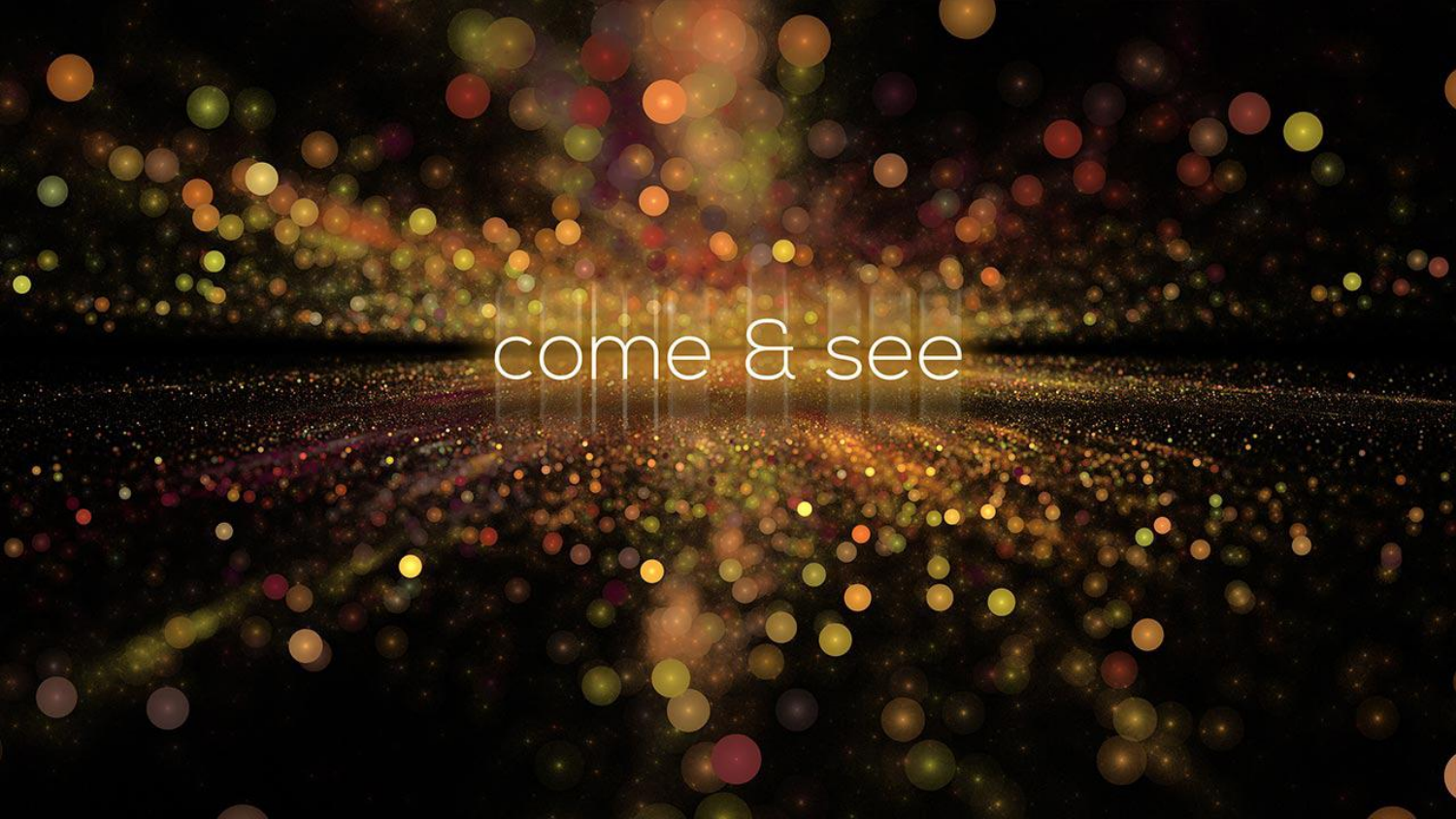## THE SABBATH BREAKER John 5:1-18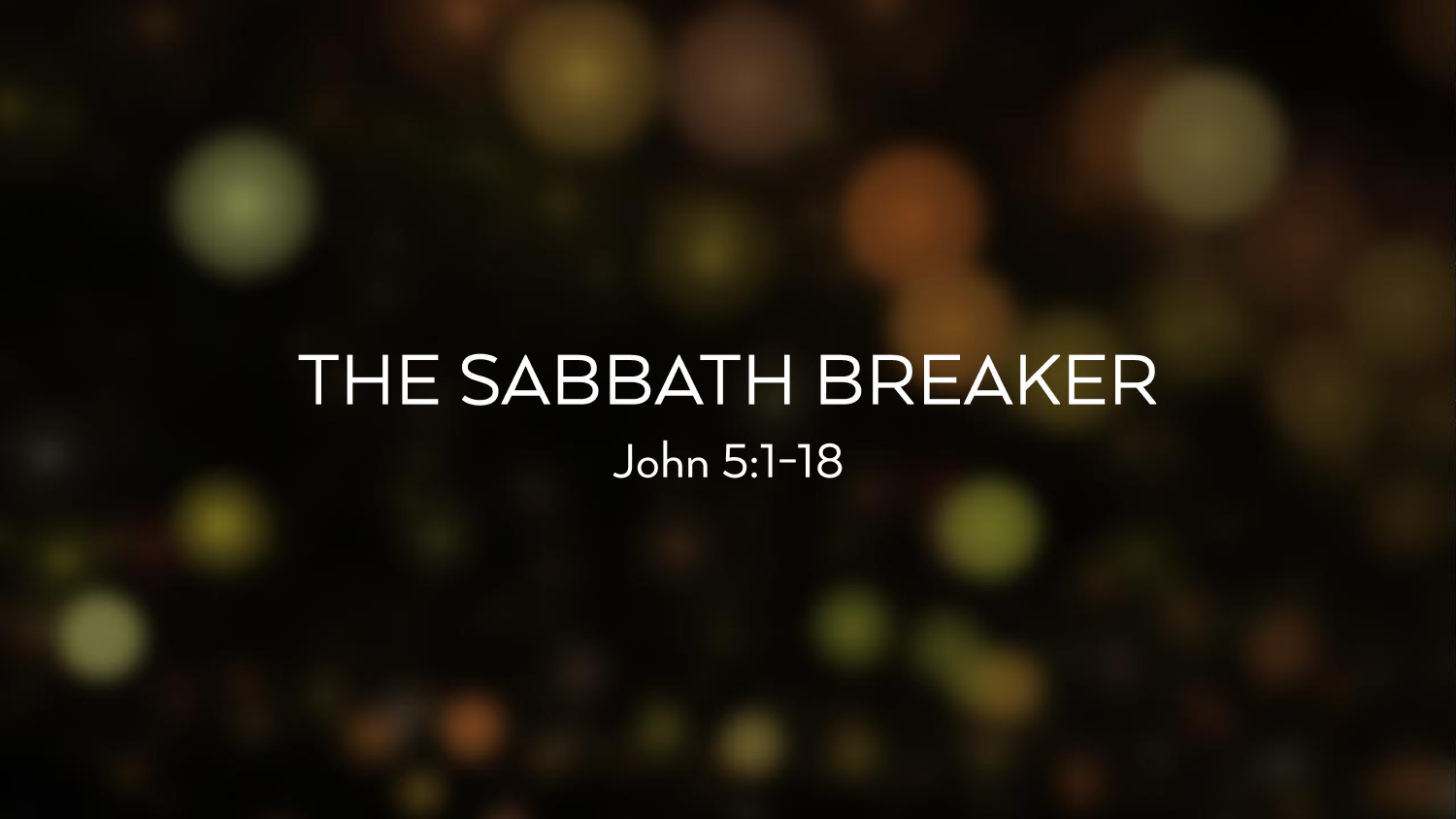#### JOHN 5:1-18

After this there was a feast of the Jews, and Jesus went up to Jerusalem. Now there is in Jerusalem by the Sheep Gate a pool, in Aramaic called Bethesda, which has five roofed colonnades. In these lay a multitude of invalids—blind, lame, and paralyzed.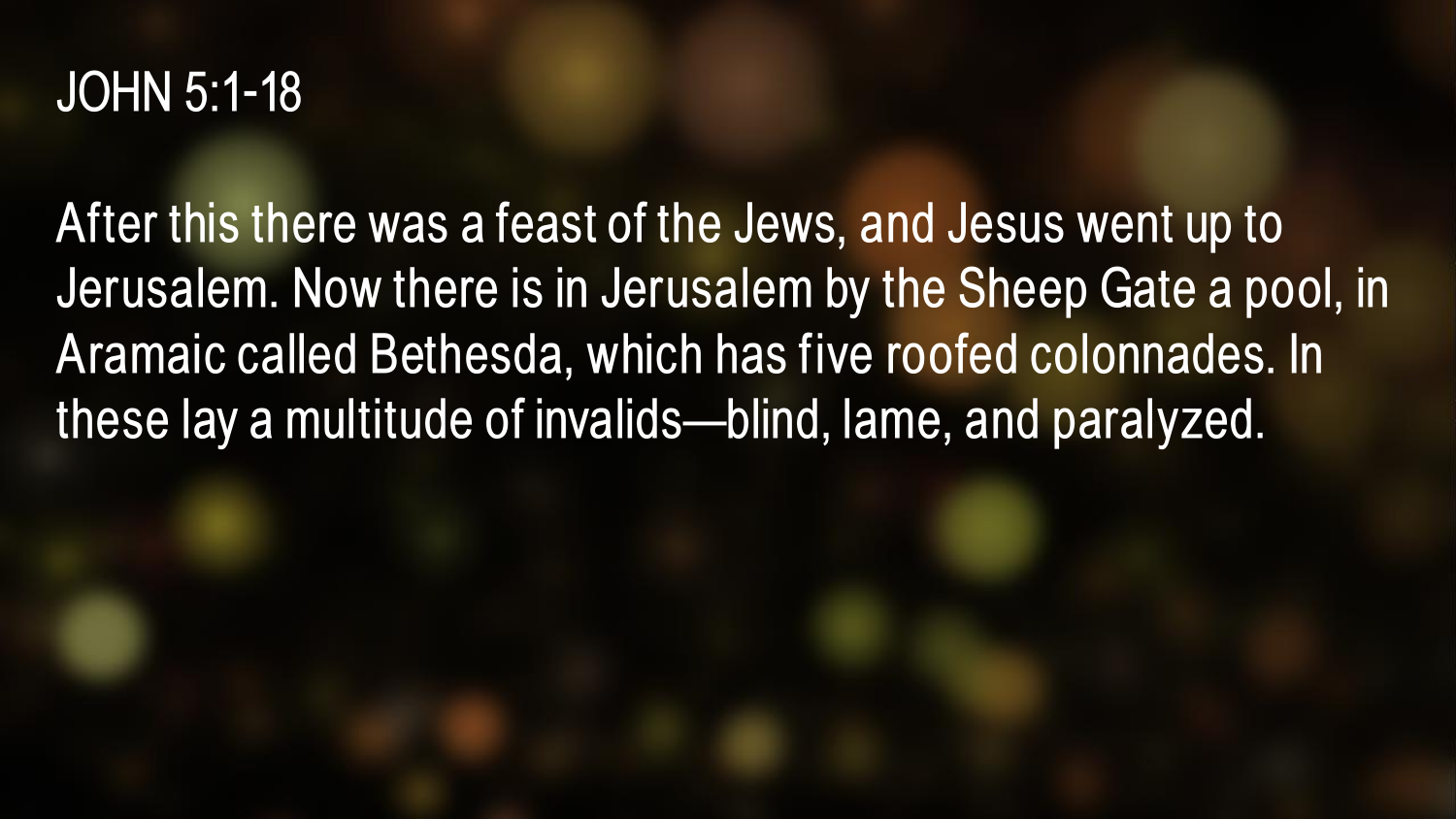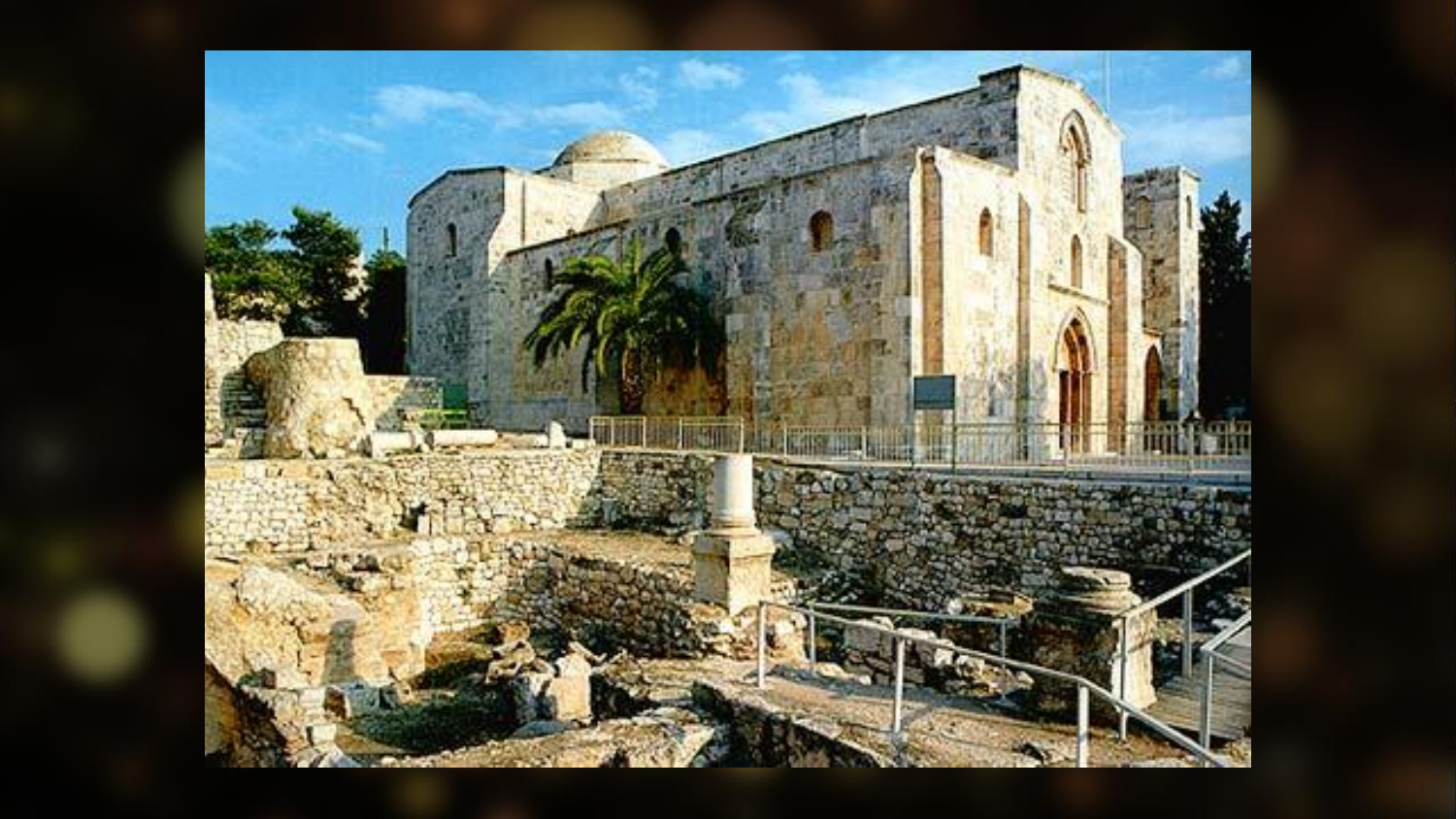

From time to time an angel of the Lord would come down and stir up the waters. The first one into the pool after each such disturbance would be cured of whatever disease they had.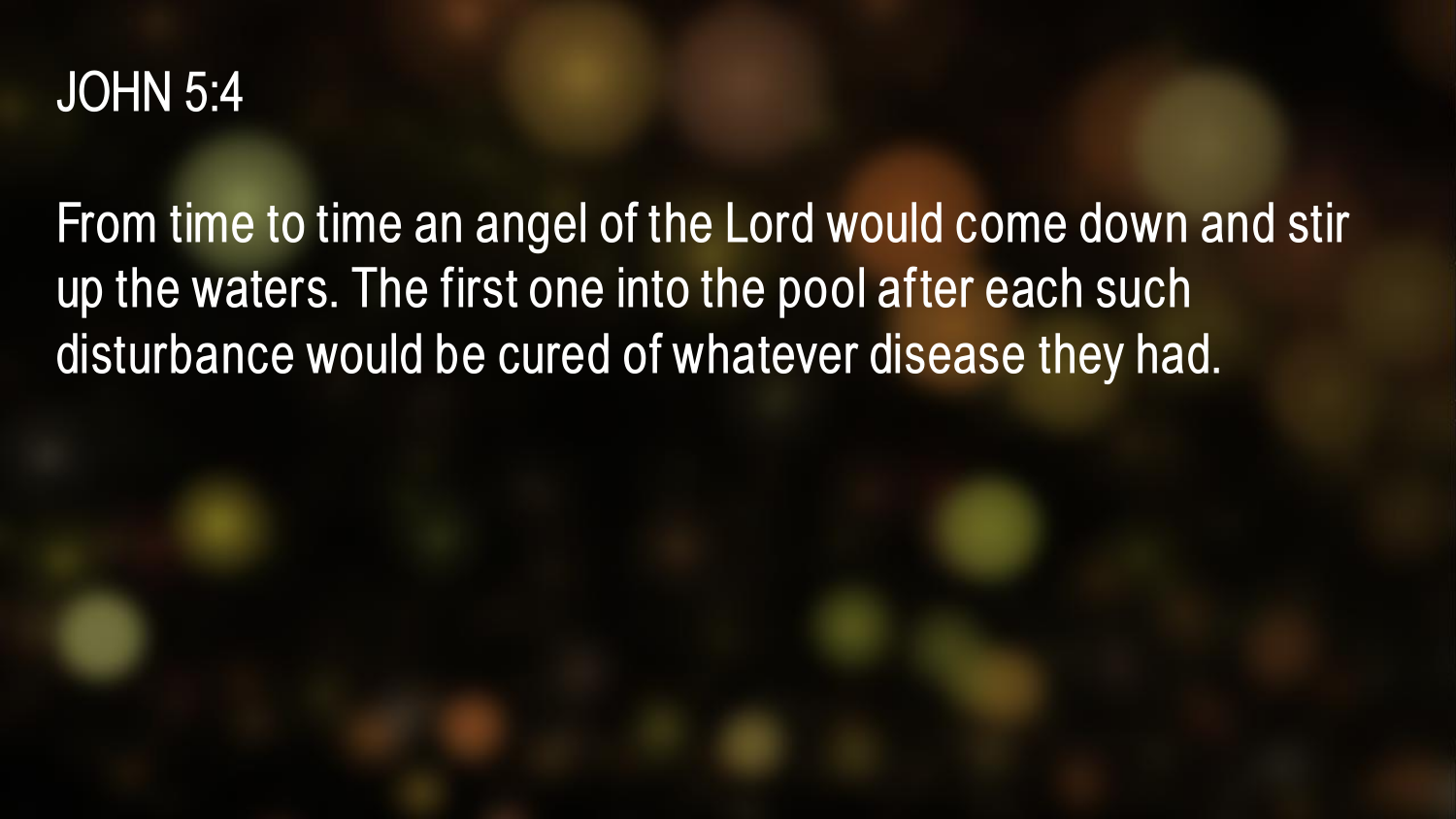5 One man was there who had been an invalid for thirty-eight years. 6 When Jesus saw him lying there and knew that he had already been there a long time, he said to him, "Do you want to be healed?"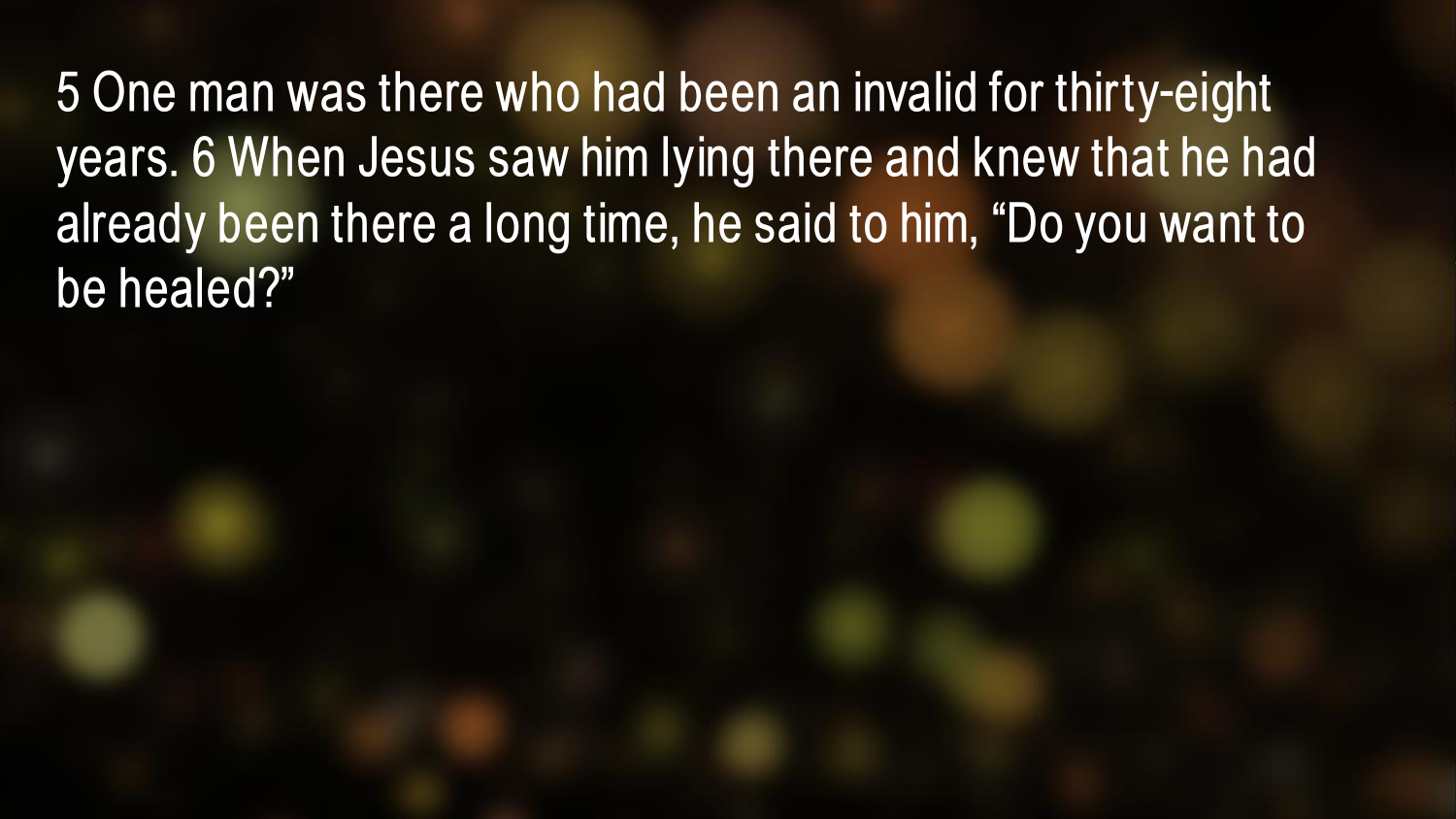7 The sick man answered him, "Sir, I have no one to put me into the pool when the water is stirred up, and while I am going another steps down before me." 8 Jesus said to him, "Get up, take up your bed, and walk." 9 And at once the man was healed, and he took up his bed and walked.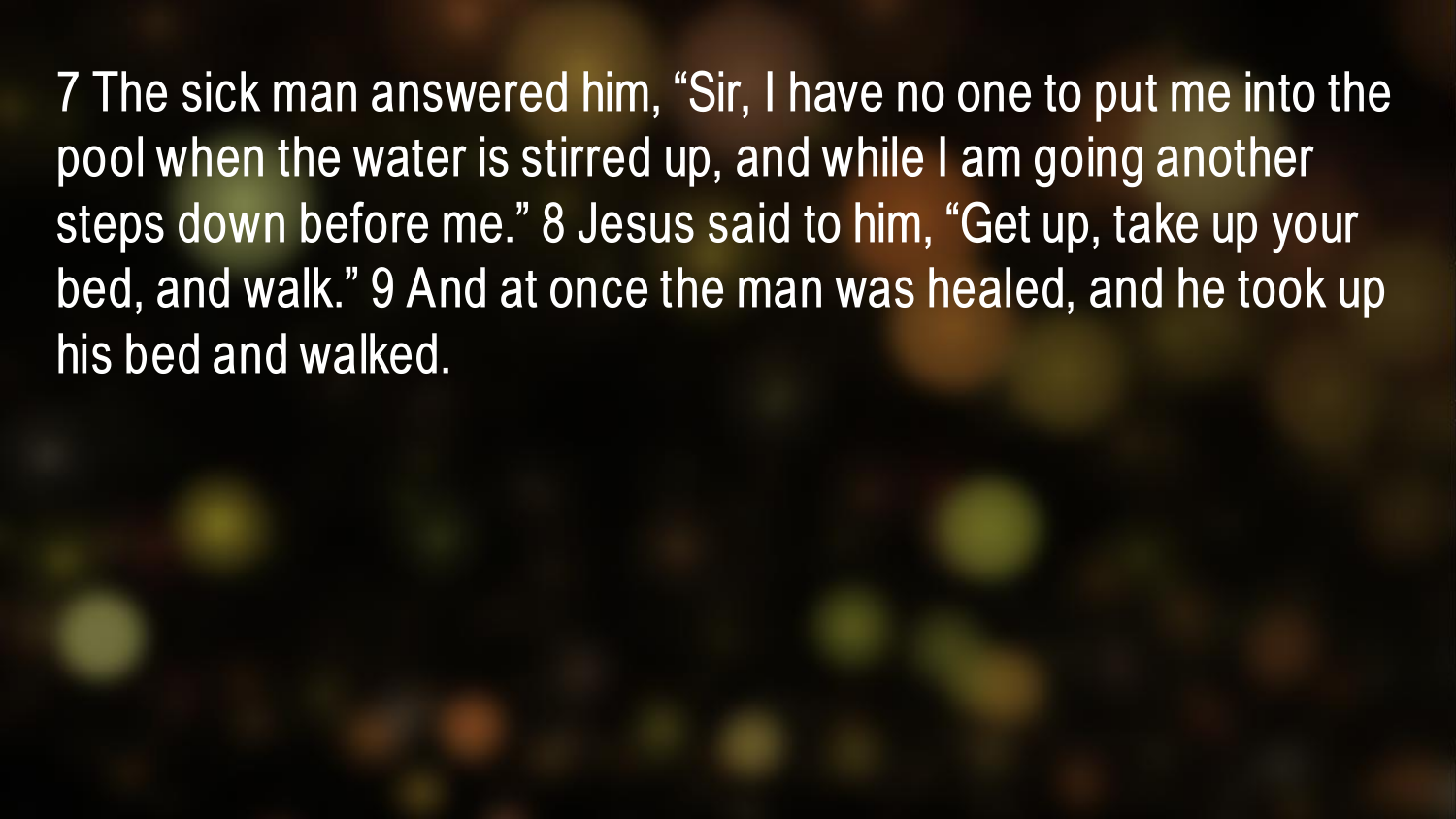"Just as the water from the purification pots of the orthodox could neither produce nor be mistaken for the new wine of the kingdom and just as the water from Jacob's well could not satiate the thirst of religious people, so the promises of merely superstitious religion have no power to transform the truly needy."

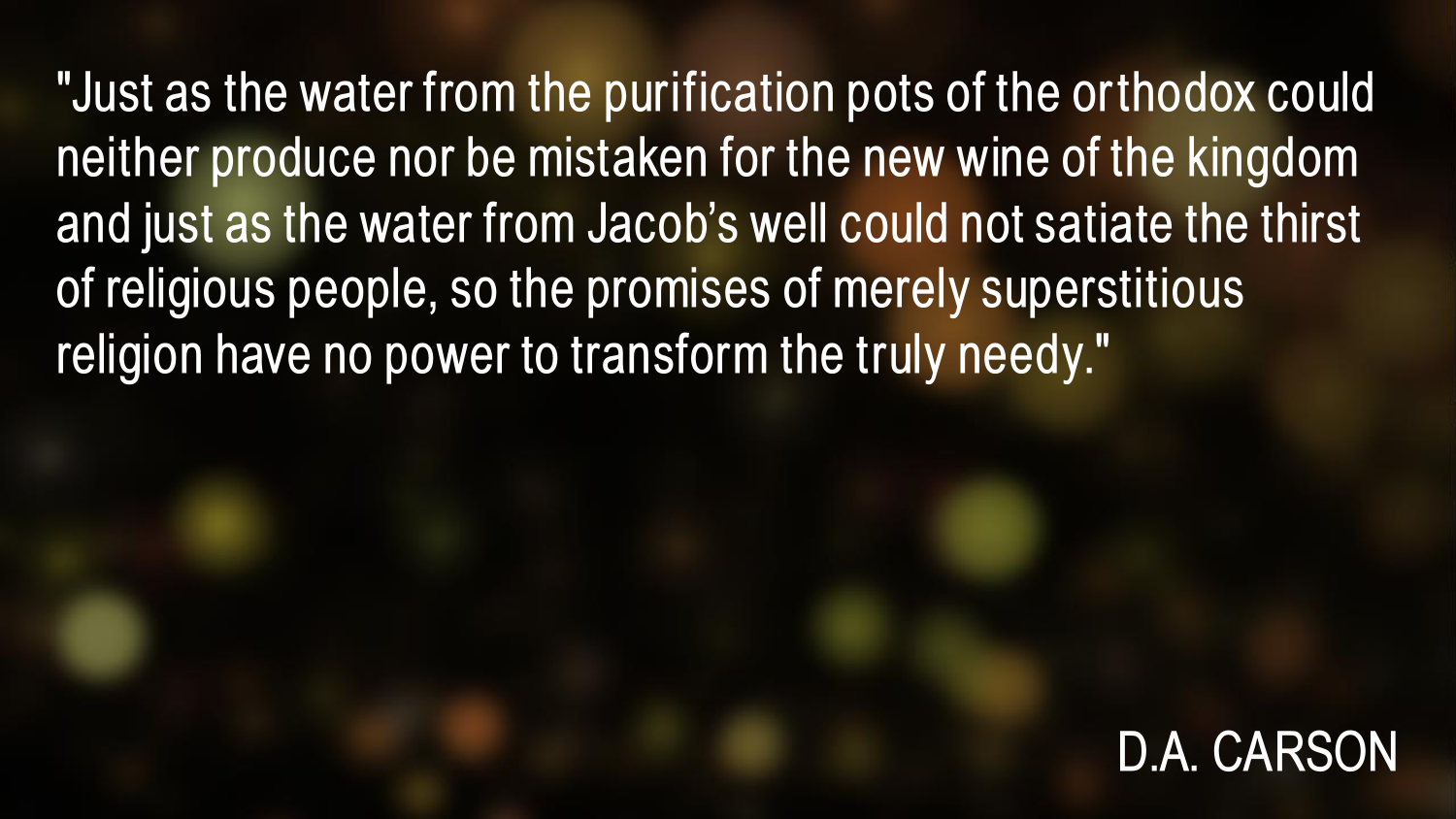## Now that day was the Sabbath.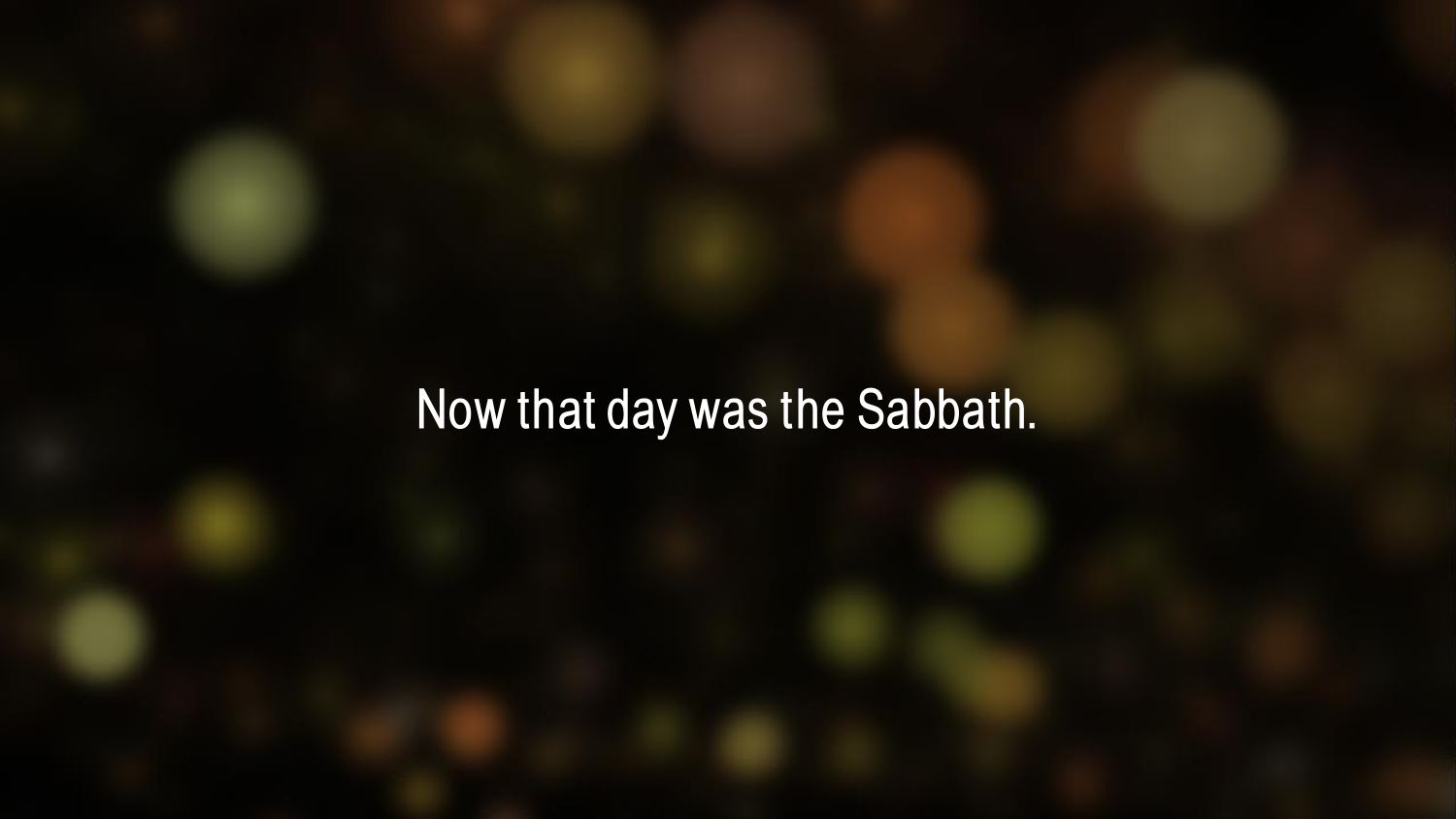### EXODUS 20:8-10

8 "Remember the Sabbath day, to keep it holy. 9 Six days you shall labor, and do all your work, 10 but the seventh day is a Sabbath to the Lord your God. On it you shall not do any work, you, or your son, or your daughter, your male servant, or your female servant, or your livestock, or the sojourner who is within your gates.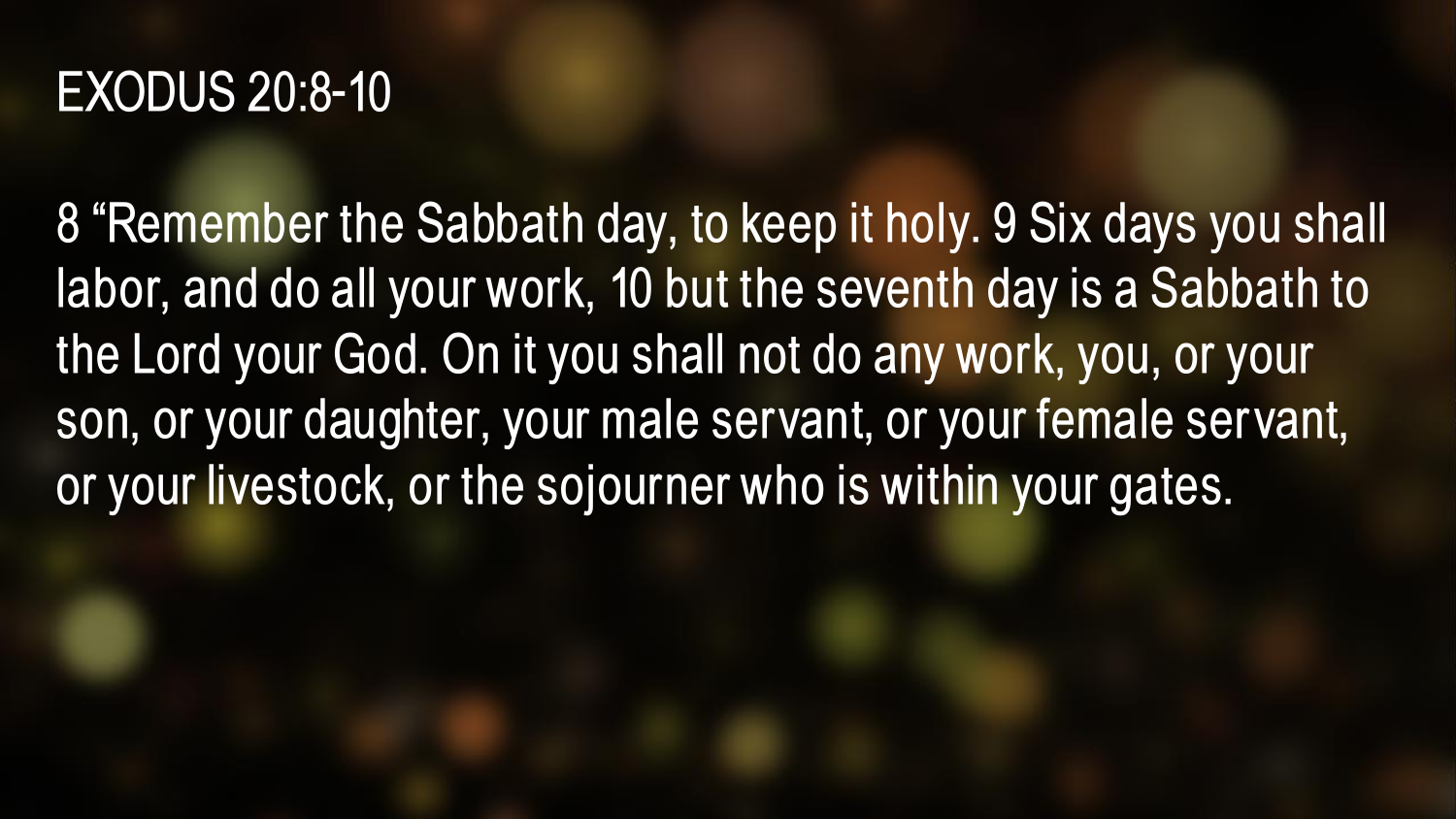10 So the Jews said to the man who had been healed, "It is the Sabbath, and it is not lawful for you to take up your bed." 11 But he answered them, "The man who healed me, that man said to me, 'Take up your bed, and walk.' " 12 They asked him, "Who is the man who said to you, 'Take up your bed and walk'?" 13 Now the man who had been healed did not know who it was, for Jesus had withdrawn, as there was a crowd in the place.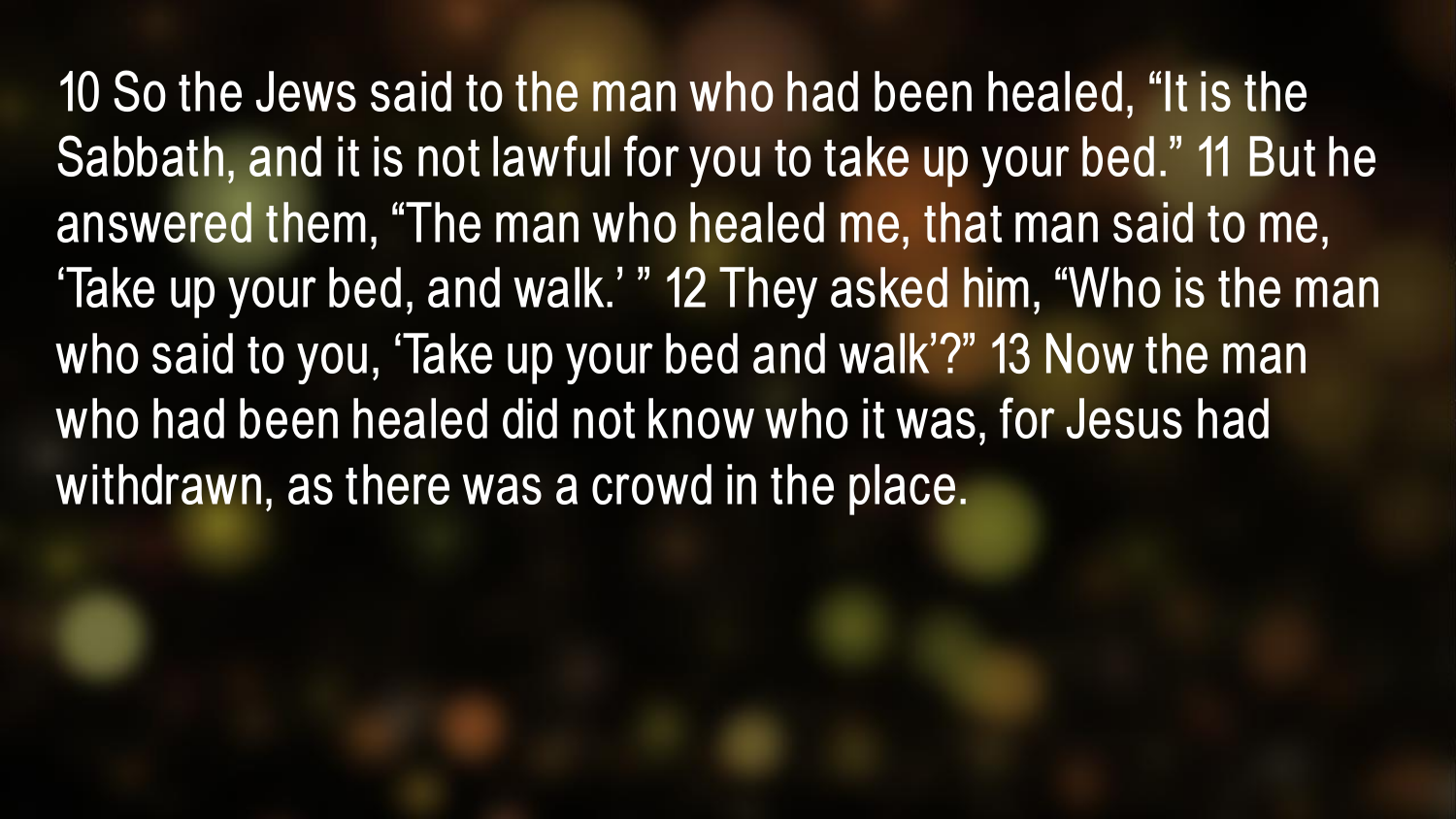14 Afterward Jesus found him in the temple and said to him, "See, you are well! Sin no more, that nothing worse may happen to you." 15 The man went away and told the Jews that it was Jesus who had healed him. 16 And this was why the Jews were persecuting Jesus, because he was doing these things on the Sabbath.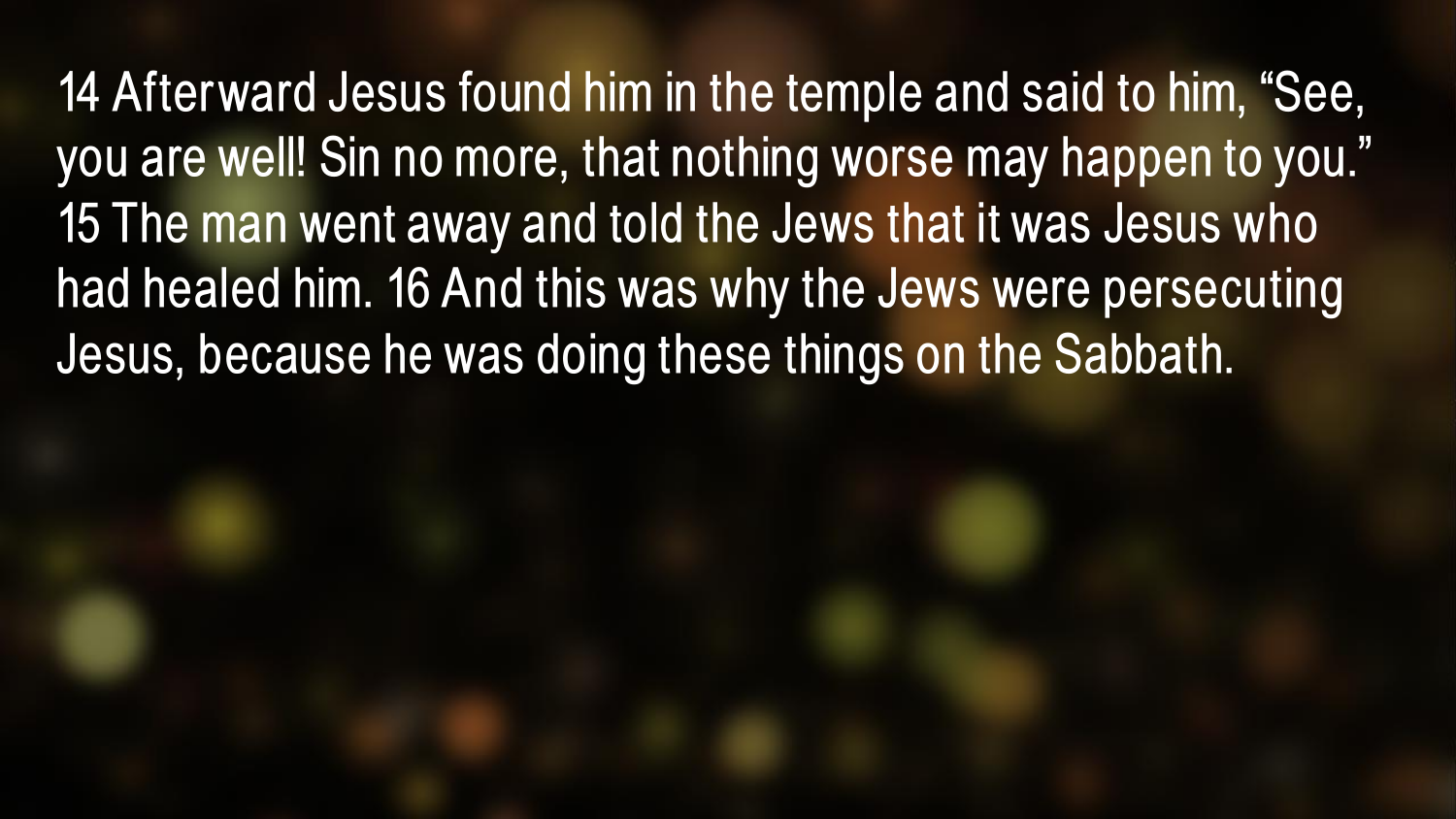17 But Jesus answered them, "My Father is working until now, and I am working." 18 This was why the Jews were seeking all the more to kill him, because not only was he breaking the Sabbath, but he was even calling God his own Father, making himself equal with God.